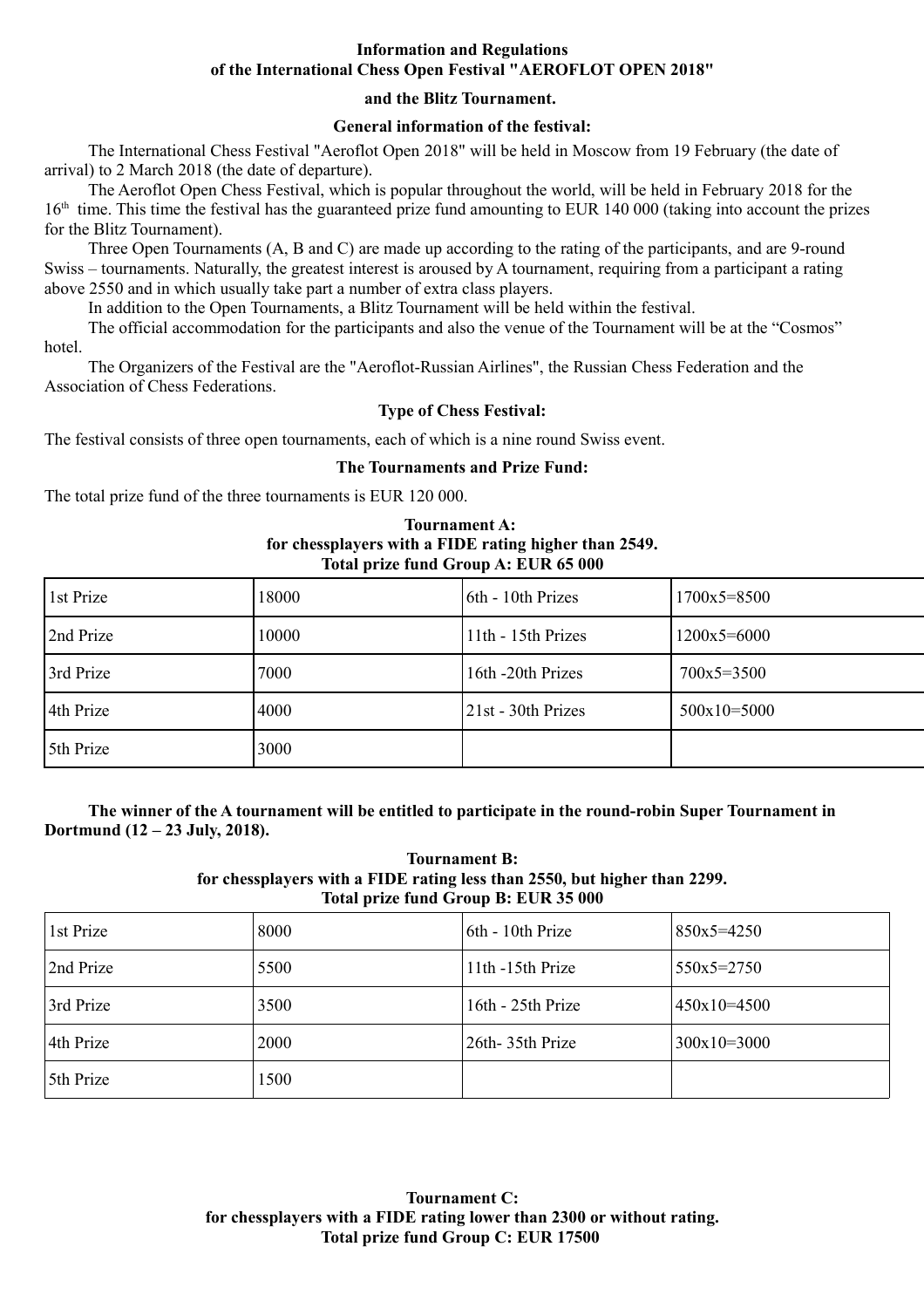| 1st Prize | 3000 | 6th - 10th Prizes  | $500x5 = 2500$ |
|-----------|------|--------------------|----------------|
| 2nd Prize | 2300 | 11th -15th Prizes  | $400x5=2000$   |
| 3rd Prize | 1500 | 16th - 25th Prizes | $250x10=2500$  |
| 4th Prize | 1000 | 26th 35th Prizes   | $200x10=2000$  |
| 5th Prize | 700  |                    |                |

### **Placing of players into tournaments (A,B,C) will be according to their respective FIDE ratings as of 1 February 2018.** In exceptional cases the Organising Committee has the right to permit a chessplayer to play in a higher rated

tournament than his/her FIDE rating indicates.

In case of a tie of 2 or more participants, the prizes are divided according to the Hort system.

The number of prizes in each tournament does not exceed that indicated above in the tables.

# **Tiebreak systems:**

**For tournament A and B:**

**1. The number of games played with Black pieces. Byes and forfeited games will be considered as games played with White.**

**2. The average of the opponents ratings minus the highest and the lowest rating.** 

**For Tournament C:** 

**1. The Buchholz score**

# **Explication of the Hort System for the prize distribution.**

In cases of a tie of two or more participants prizes will be divided according to the Hort system. The following example will explain this system.

Suppose 4 players share the same place. The four prizes are as follows:1st EUR 10,000, 2nd EUR 8,000, 3rd EUR 6,000, 4th EUR 4,000.

We have to split the amount of EUR 28,000. We split it into two equal parts of EUR 14,000 each.

The first part will be split equally. Each of the players receives EUR 3,500.

The second part will be split according to the ranking after tiebreak.

#1 receives  $3,500 + 5,000 = 8,500$ 

#2 receives  $3,500 + 4,000 = 7,500$ 

#3 receives  $3,500 + 3,000 = 6,500$ 

#4 receives  $3,500 + 2,000 = 5,500$ 

# **Special Prizes:**

There will also be special prizes for the best performance among seniors, women and juniors in all tournaments amounting to EUR 2500 in total.

There will also be a prize for the best result shown by an unrated player in section C.

For the purposes of prize distribution, girls who were born after 31.12.1999, are considered to be adult players. **Only one prize can be awarded to a player (the highest one).**

The exact distribution of the special prizes will be announced after the second round of the tournament, when the numbers of seniors, women and juniors and the ratings of these players are known.

Attention is called to the fact that for such prizes to be awarded there should be at least 3 players in each of the above categories.

# **Seniors, Juniors and Women:**

A player will be considered a Senior when he was born before 01-01-1958. A player will be considered a Junior when he was born after 31-12-1999.

### **Time control:**

**Tournament A:** 100 minutes for the first 40 moves, then 50 minutes for the next 20 moves and 15 minutes for the rest of the game with an increment of 30 seconds per move, starting from the first.

**Tournament B:** 90 minutes for the first 40 moves and 30 minutes for the rest of the game with an increment of 30 seconds per move, starting from the first.

**Tournament C:** 90 minutes for the whole game with an increment of 30 seconds per move from the first. The participants must keep the record of moves till the end of the game.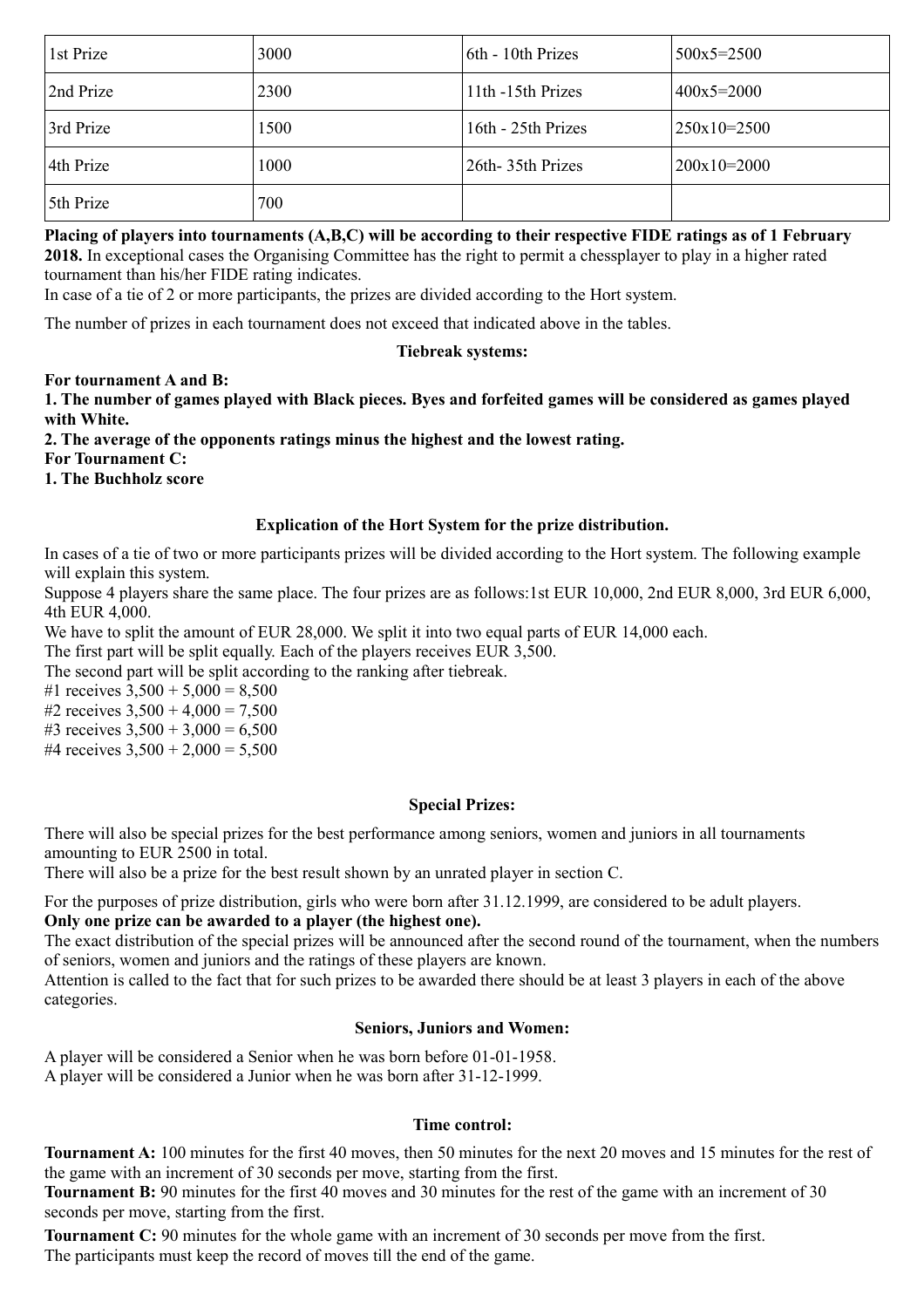**The Festival Schedule:**

|                                                   | Tournaments A, B              | <b>Tournament C</b> |
|---------------------------------------------------|-------------------------------|---------------------|
| <b>Arrival and Registration</b><br>of the Players | <b>Feb.19</b>                 | <b>Feb.19</b>       |
| <b>Opening Ceremony</b>                           | Feb.19: 21.00                 | Feb. 19: 21.00      |
| Round 1                                           | Feb. 20: 15.00                | Feb. 20: 9.30       |
| Round 2                                           | Feb. 21: 15.00                | Feb. 21: 9.30       |
| Round 3                                           | Feb. 22: 15.00                | Feb. 22: 9.30       |
| Round 4                                           | Feb. 23: 15.00                | Feb. 23: 9.30       |
| Round 5                                           | Feb. 24: 15.00                | Feb. 24: 9.30       |
| Round 6                                           | Feb. 25: 15.00                | Feb. 25: 9.30       |
| Round <sub>7</sub>                                | Feb. 26: 15.00                | Feb. 26: 9.30       |
| Round 8                                           | Feb. 27: 15.00                | Feb. 27: 9.30       |
| Round 9                                           | Feb. 28: 15.00                | Feb. 28: 9.30       |
| <b>Closing Ceremony</b>                           | Mar.1: 16.00                  |                     |
| <b>Prizes</b>                                     | Mar.1: Time will be announced |                     |
| <b>Blitz Tournament</b>                           | Mar.1: 10.00                  |                     |
| <b>Departure</b>                                  | Mar. 1 - 2                    | Mar. 1 - 2          |

# **ADDITIONAL INFORMATION:**

### **Appeals Committee**

There will be an Appeals Committee of 3 members and two reserve members.

An appeal must be delivered to the non-voting Chairman of the Appeals Committee, Mr. A.Bach, within one hour after the round involved.

Appeals against pairings are not accepted, unless the following rules of the Swiss system are violated:

1. Two players shall not meet more than once.

2. A player can receive only one bye.

A player who appeals has to pay a deposit of EUR 200,which will be returned if the Appeals Committee decides to satisfy the appeal.

### **Swiss system**

The Swiss pairings program used in all the tournaments and in the Blitz tournament is Swiss - Manager based on ratings.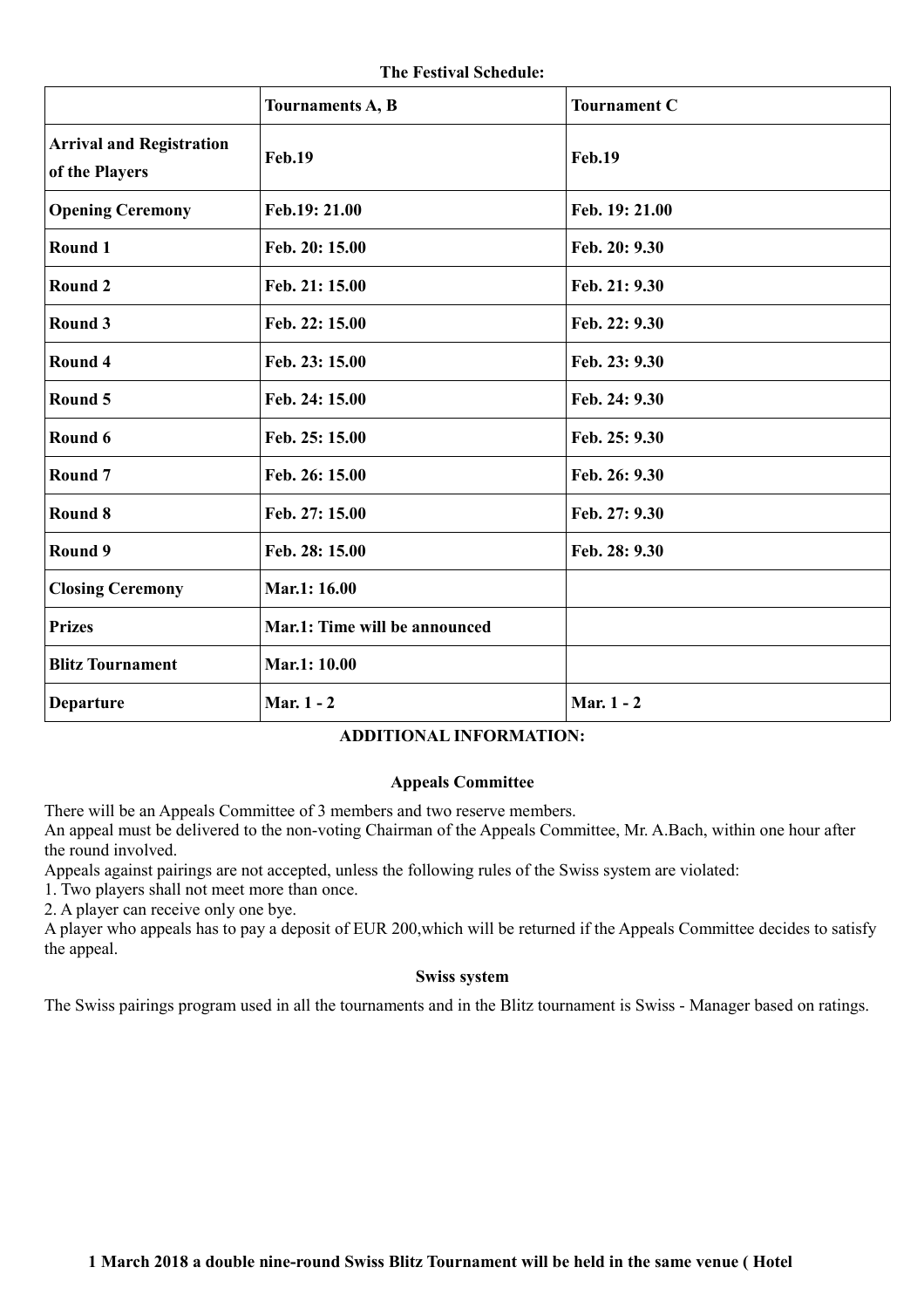**"Cosmos").The time control is 3 minutes with an increment of 2 seconds per move till the end of the game. The prize fund of the Blitz Tournament constitutes EUR 20,000 to be distributed as follows:**

| 1st | 5000 | 5th     | 1000       |
|-----|------|---------|------------|
| 2nd | 3000 | 6-10th  | 700x5=3500 |
| 3rd | 2000 | 11-15th | 500x5=2500 |
| 4th | 1500 | 16-20th | 300x5=1500 |

**The Organizing committee reserved the right to pay the prizes in the same currency in which the packages were paid for.**

**The participants of tournaments A and B are admitted without a fee. The other players will be admitted upon the following terms:**

- **admission fee: EUR 300**
- **2 nights at the hotel (single room:EUR 90; double room: EUR 150 for two persons)**
- **airfare (depending on the zone): See the table**

### **Determination of the winner**

- **1. If two players tie for the first place, then two blitz games with the same control as in the tournament will be played to determine the winner. If the outcome is still undecided, then a sudden-death game with a time control of 5 min. vs 4 min. will be played.**
- **2. If more than two players tie for the first place, then the first two are determined as follows:**
	- **•** Buchholz score
	- **number of wins**
	- **result of personal encounter**

**Whereupon an additional match is played between the first two players, as per paragraph 1.**

**Attention of all potential participants!**

**All participants and accompanying persons who enjoy, within this project, the services of the air company Aeroflot – Russian airlines and who have paid for their respective packages, will get their fully paid for air tickets by email.**

**The earlier you pay for the tournament package the smaller the amount will be.**

**The minimal fees are accepted until 30 November 2017. All prices are given in EUR.**

**Transfer Airport – Hotel "Cosmos" - Airport will be given to only those participants, guests and accompanying persons who acquired airtickets as part of the whole Aeroflot Open 2018 package.**

### **Visa, tickets and payment**

From the tables given below one can see the financial conditions of participation. The price of the package (airfare, transfer, accommodation and entry fee) is given at a discount. **The packages include breakfast. Those who wish to have meals in addition to breakfast should additionally pay EUR 200 for full-board for the entire period.**

Attention is drawn to the fact that within the package air flights are possible in the period from 12.01.2018 till 20.03.2018. Also possible are flights from Moscow to all the zones and back.

 A participant who does not need air ticket and accommodation should only pay the entrance fee, which is the same for all participants. The earlier the payment is made the smaller its amount. Buffet breakfast is included in a package.